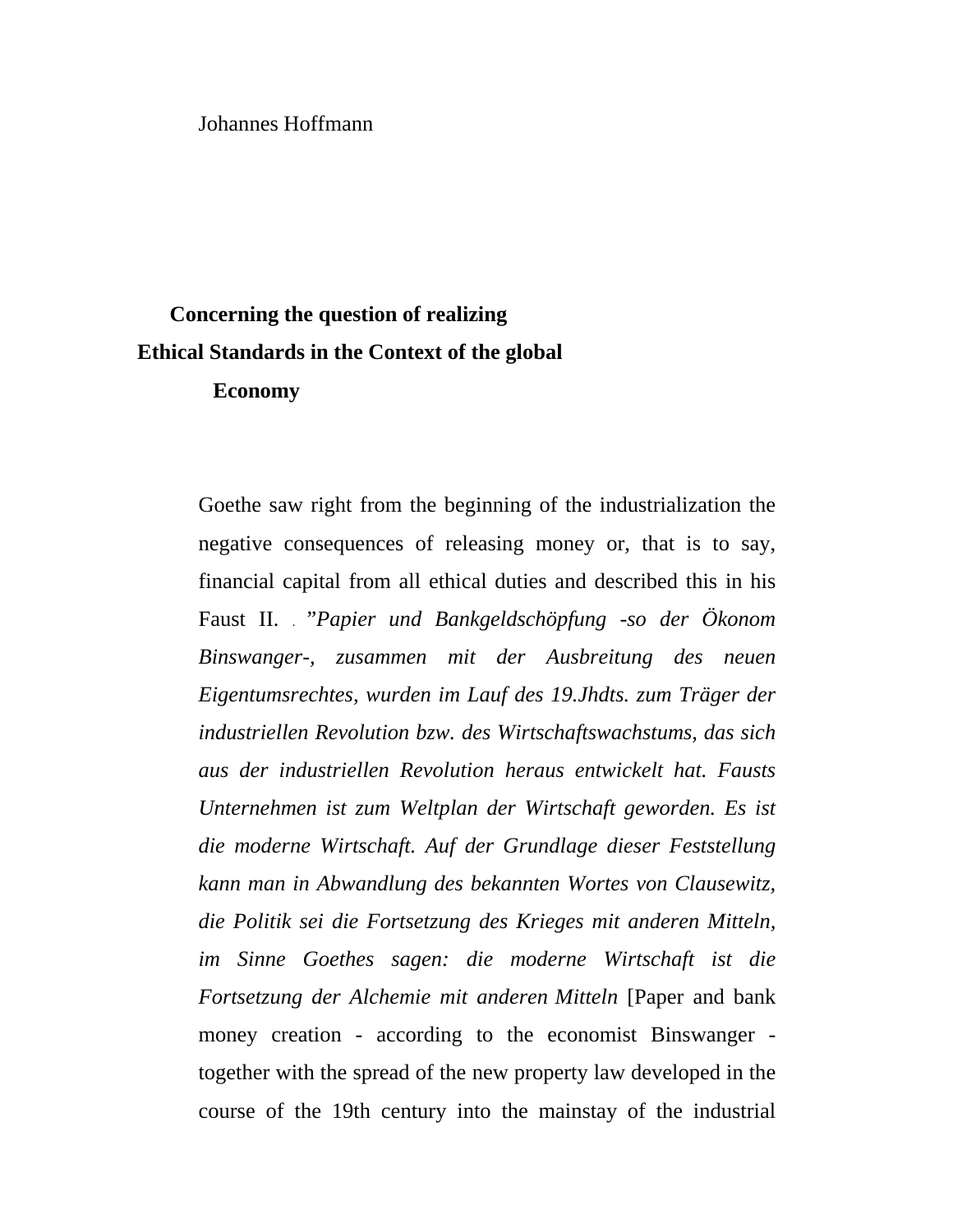revolution or rather the economic growth that developed from the industrial revolution. Faust's enterprise has become the world plan of economy. It is the modern economy. On the basis of this conclusion one can say in accordance with Goethe - modifying the well known word by Clausewitz, politics were the continuation of war with other means: Modern economy is the continuation of alchemy with other means] (Binswanger 1985: 56).

An economic order came into being whereby the economic subjects' evaluations and actions are determined by the laws of capital exploitation. Declaring the economic capital as the absolute has consequences, namely an unfair and dirty capitalism that exhausts both the natural and the social capital. In the context of globalization this happens worldwide and can no longer be sufficiently controlled by national governments.

# **The duties of economic ethics**

In view of these results economic ethics are challenged to make the market economy and the capitalist system that accompanies the setting of capital as absolutely fit for the future. In this modern age, economic ethics have always taken on this duty, although with quite different means and methods. Two possibilities will be given as an example: some tried to take countermeasures in releasing capital from all duties except proliferation by trying to convince industrialists with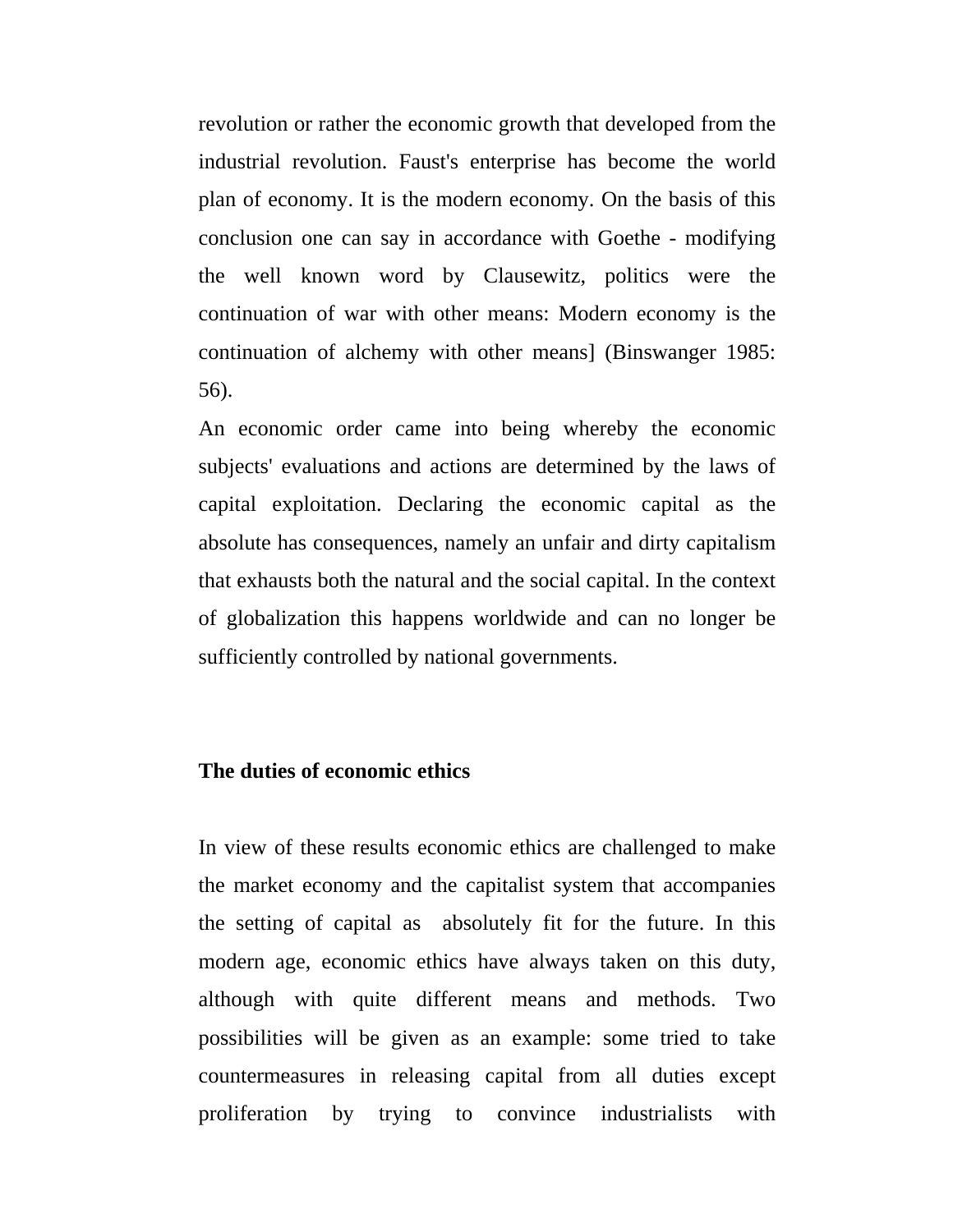comprehensible arguments that they should commit themselves, as it were, to taking into account ethical norms in dealing with the natural and social environment in the course of production processes and concerning the produce. Indeed, many of them complied with this. However, more often than not they found themselves at a disadvantage with their competitors who disregarded such responsibilities. Other philosophers of economic ethics tried to work towards changing the economic conditions with the aid of institutions such as the church or social associations. The concepts of social market economy by Alfred Müller-Armack and Ludwig Erhard serve as the best and most important examples of this. Müller-Armack tried to carry out the necessary adjustments until well into the sixties. Today, there is in fact nothing much left of this model, let alone one expanding the concept towards a social-ecological market economy. There was a time, for instance from the early days of the Federal Republic until far into the sixties, when economical ethics together with lobbying achieved respectable results concerning the influence on the basic conditions. Today it seems, however, that governments are hardly capable of acting as contacts for farreaching changes should they wish to be re-elected. Just in a situation like this, we are well advised to focus on the civil society and use the influence of civil-societal movements in order to get more ethics onto the market.

There is a good chance for this. Sociological insights and also experiences gained by the peace movement, the ecology movement et cetera may encourage us to take action, as - from the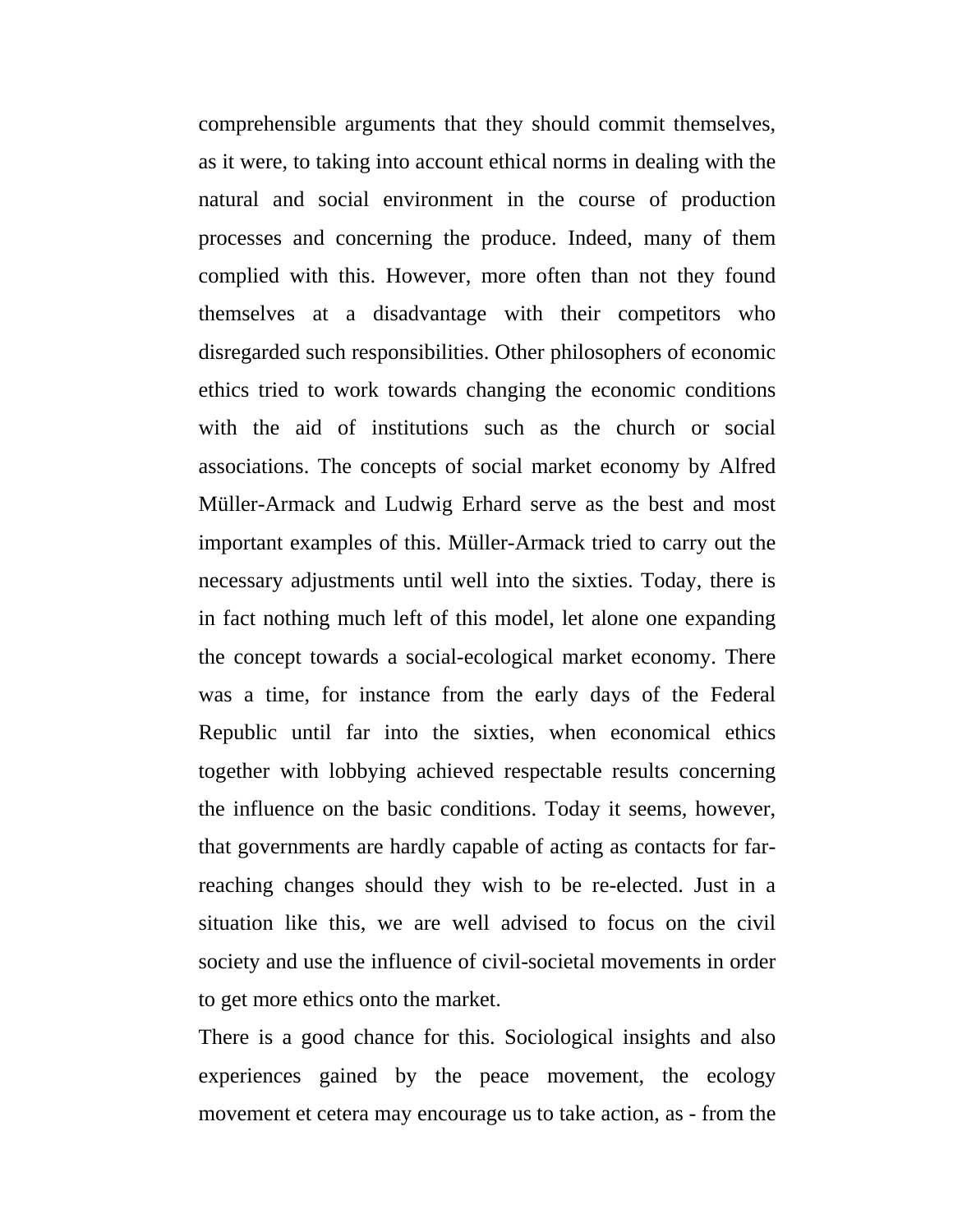sociological viewpoint - all realizations, all technological developments, all economic systems, mechanisms and structures are the result of social processes in cultures. They may again be changed due to social processes in societies and cultures, if we become aware of the fact that these structures stand in the way of preserving Creation, of protecting social harmony and making possible humane living conditions for all people. A possible result of such social processes could be a capitalism that can be reminded of its ethic duty, so that the incarnation in community and harmony with Creation may come true for all human beings, a capitalism that considers money as social institution, that is shaped by the community and the nation, its value being guaranteed by the work of many. The cultural taming of our unfair and dirty capitalism and its transformation into a capitalism which is fit for the future would come into view as a vision and real utopia.

Ethically oriented investors, an ethically interested financial service industry, ethically motivated industrialists eager to learn as well as ecologically and ethically oriented consumers could provide the basis for a broad civil-societal movement and would get the necessary cultural and social processes for the creation of a fit-for-the-future capitalism off the ground.

# **Now how can we make this happen?**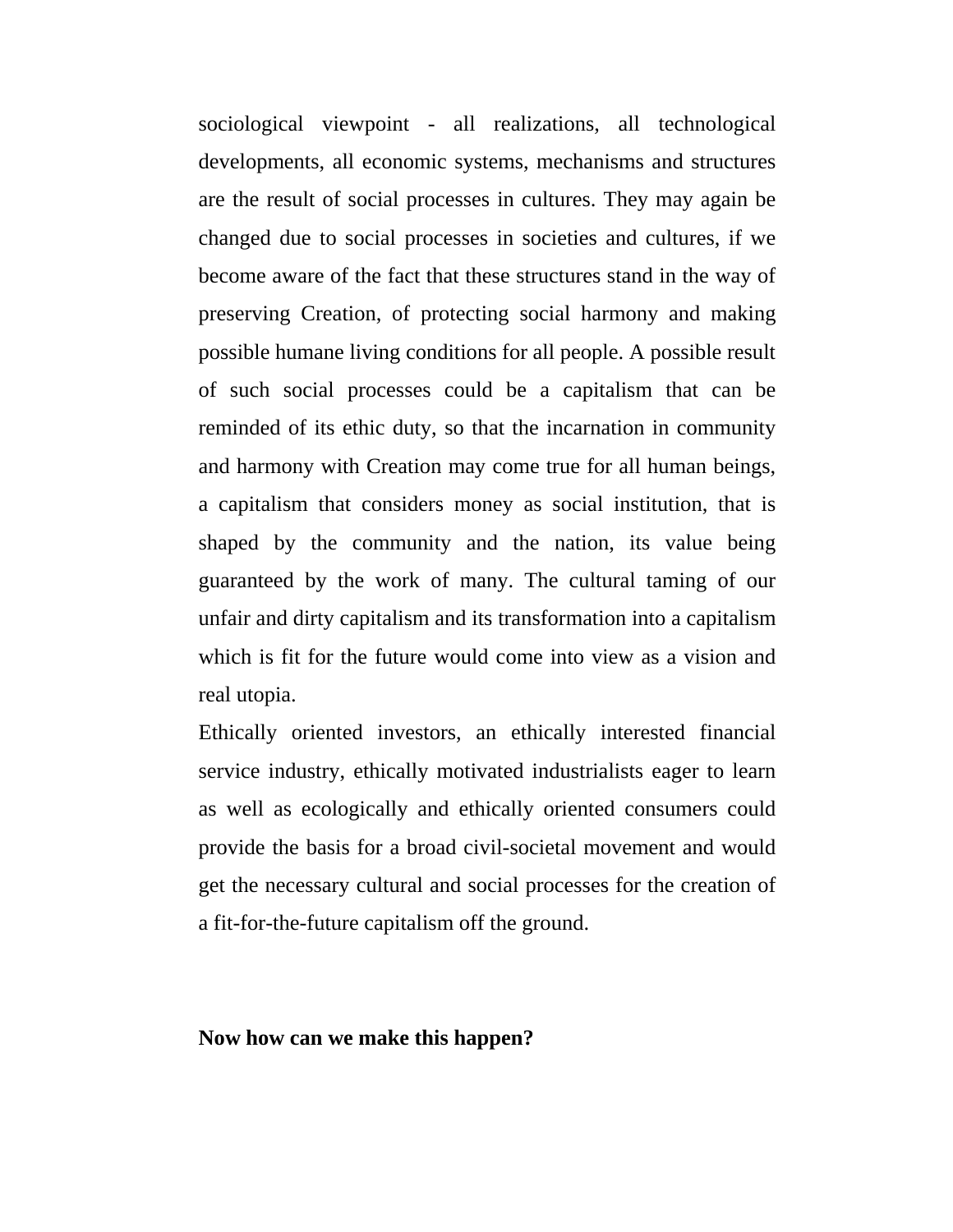The *sustained* formation of relevant civil-societal groups into social and ecological movements can only succeed if these groups adopt sufficient independent information, if they can rely on a methodically-supported set of criteria based on knowledge and experience to assess capital investments and if there are competent civil-societal institutions in the background.

The project group "Ethical-Ecological Rating" was created against the background of these civil-societal requirements and provided important contributions. The first step to be taken by the project group Ethical-Ecological Rating was the development of a systematic, theory-supported set of criteria. This set of criteria provides a tree of values working on three value-dimensions, namely cultural, social and ecological sustainability. This set of criteria, published as "Frankfurt-Hohenheimer guideline", was then recast as the "Corporate Responsibility Rating" by the project group together with the oekom research AG, a competent rating agency. The "Corporate Responsibility Rating" assesses a company's responsibility for the society and the cultures (=cultural sustainability), moreover its responsibility for the people affected by the company's activities (=social sustainability) and the company's responsibility for the natural environment (=ecological sustainability). That provides ethically motivated investors with the required know-how to be able to invest their money via financial administrators according to ethical criteria. The following paragraphs outline the "Corporate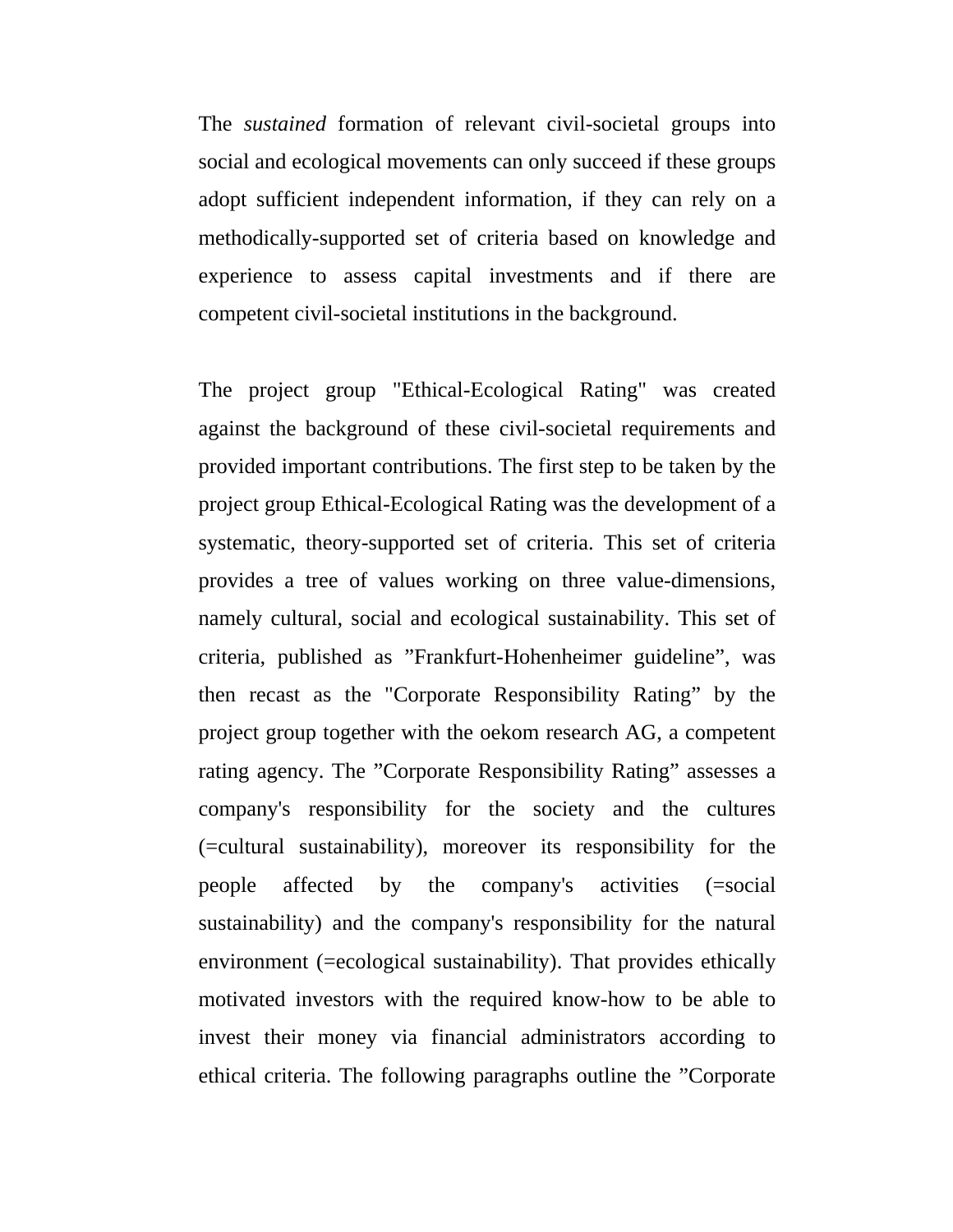Responsibility Rating" by means of the global food and beverages industry.

Companies that produce genetically modified (GM) foodstuffs are taboo for many ethically-oriented investors, as the long-term effects of genetic engineering in agriculture on health and the environment are as yet unclear. In a recent "Corporate Responsibility Rating", Munich-based oekom research AG evaluated 32 of the world's major food producers on the basis of 200 environmental and social criteria. One of the points emphasised by the rating agency is the stance the companies adopt toward the controversial issue of genetic engineering. A clear policy rejecting it has been drawn up by only three companies: Carlsberg (DK), Numico (NL), which operates e.g. under the brand names "Milupa" and "Nutricia", and SABMiller (UK). All three companies want to exclude genetically modified substances from their products altogether.

Ethically-oriented investors generally use two methods to select securities. On the one hand, they include in their investments companies which take environmental and social aspects into account in producing their goods and which treat their employees fairly and responsibly. On the other, they exclude from their investments companies which operate in branches of industry that are particularly questionable from the environmental or ethical point of view or which are involved in controversial spheres of activity. In the case of the food industry, the use of GM methods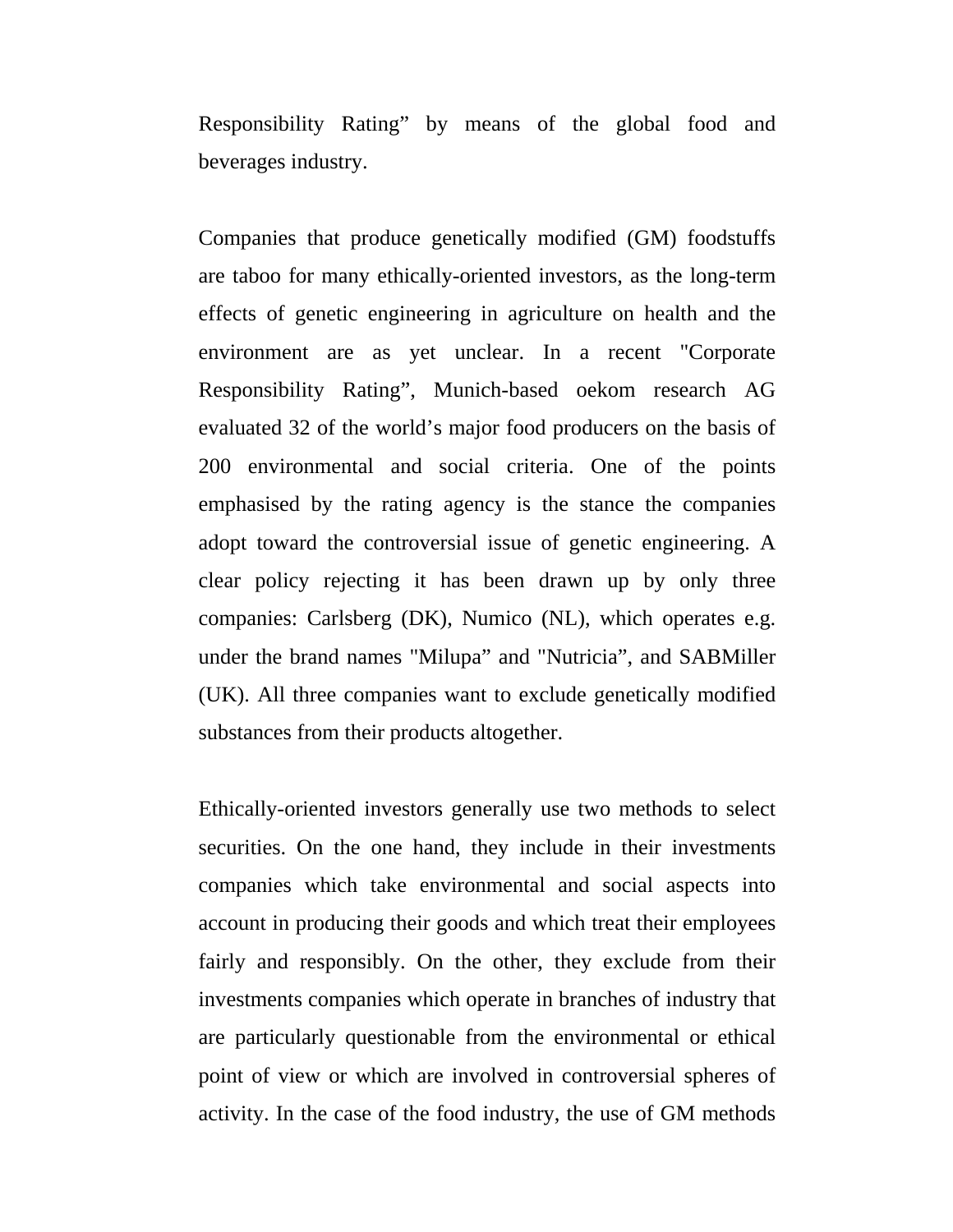by a company can put off investors. For the potential risks of genetic engineering in agriculture are huge: a rise in the incidence of allergies, increased resistance to antibiotics or even a decline in species diversity. A particularly striking illustration of the degree of conflict that selecting securities according to positive and negative criteria can stir up was provided by the case of Unilever (GB/NL) and its connection with genetic engineering. The company took first place in oekom research's "Corporate Responsibility Rating", distinguishing itself through a number of sound initiatives. Together with Nestlé (CH) and Groupe Danone (FR), the company founded the "Sustainable Agriculture Initiative Platform" to promote sustainable practices in agriculture. Unilever was also a co-founder of the "Sustainable Palm Oil Roundtable". Large areas of rainforest are felled in order to extract palm oil, and Unilever wants to use the round table to help curb the deforestation. In 1997, in collaboration with World Wide Fund for Nature, the company founded the (now independent) "Marine Stewardship Council", whose goal is to prevent overfishing of the oceans. Unilever has also been able to perform well on social issues: in countries such as Brazil, Indonesia or India, where welfare standards are generally very low, the company offers medical care not just for its own employees, but also for their families. Nearly 100, 000 people benefit from this facility.

Despite these positive achievements, however, many ethicallyoriented investors refuse to invest in Unilever. The reason: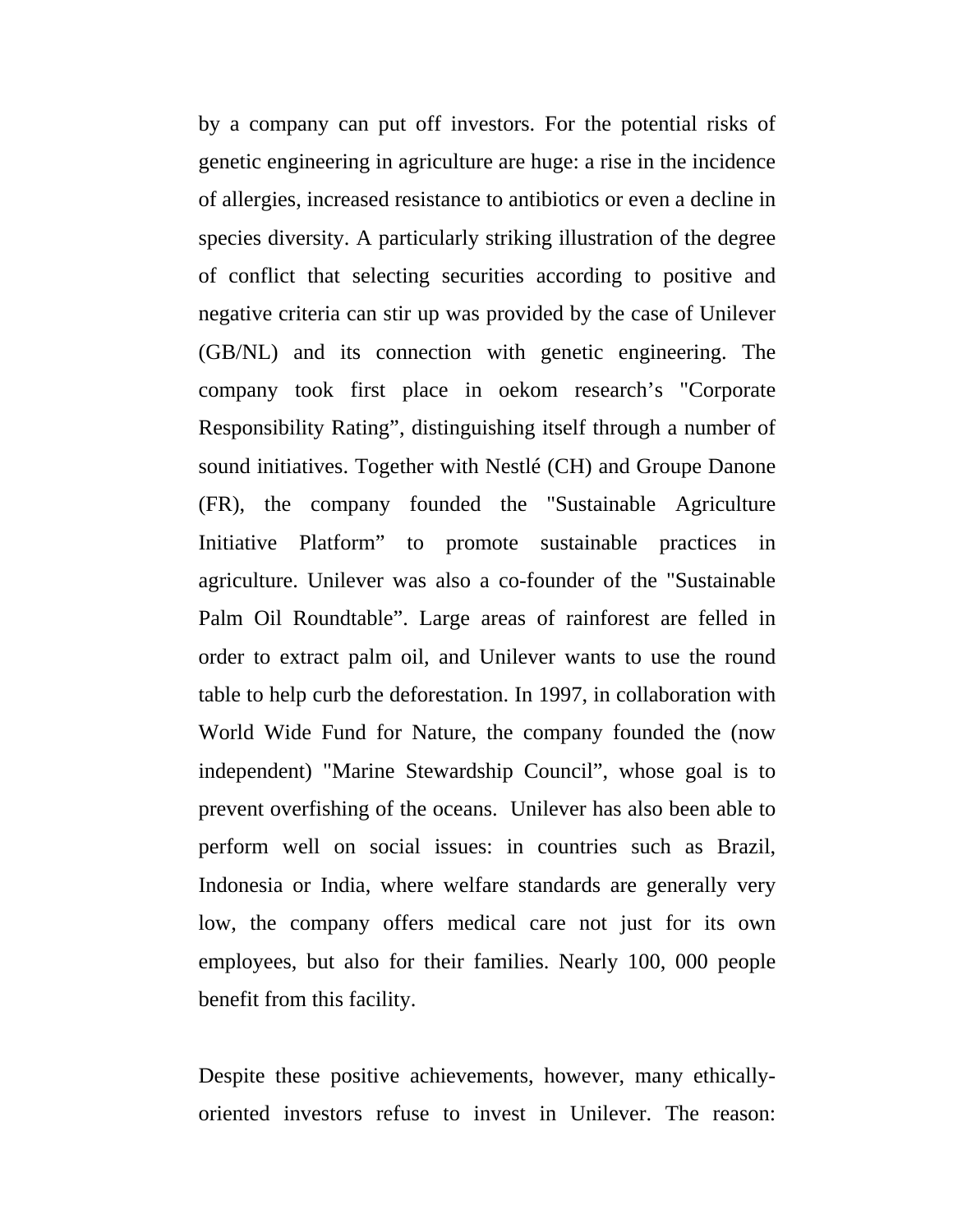although the company has ruled out the use of genetically modified raw materials in its European products, genetically manipulated substances have been found in some of the company's products in Asia. Moreover, Unilever, through its Indian subsidiary Hindustan Lever, is involved in a company producing genetically modified cotton seed. Clemens Peinbauer, fund manager at KEPLER Fonds KAG, which manages 50 million euros in its ethical funds, has this to say about the attitude of investors, "We have drawn up exclusionary criteria for our ethical funds in an ethics advisory committee which includes representatives from the diocese of Linz. We do not, for example, include in the fund any companies that are involved in gene technology, as this does not fit in with the investment ideas of our ethical investors."

In a further 28 companies in the industry, the possibility of at least some products containing GMOs cannot be ruled out. For instance, Coca Cola and Sara Lee deliberately refuse to label genetically modified products, as they say this would confuse the consumer. Isabelle Reinery, an analyst at oekom research, says, "By doing this, the companies are patronising consumers and are taking away from them the opportunity to decide whether they are for or against genetic engineering in agriculture."

All in all, the "Corporate Responsibility Rating" shows Unilever in top position. On a scale from A+ to D-, the company received a B- rating. Second place was taken by Nestlé with a C+. The next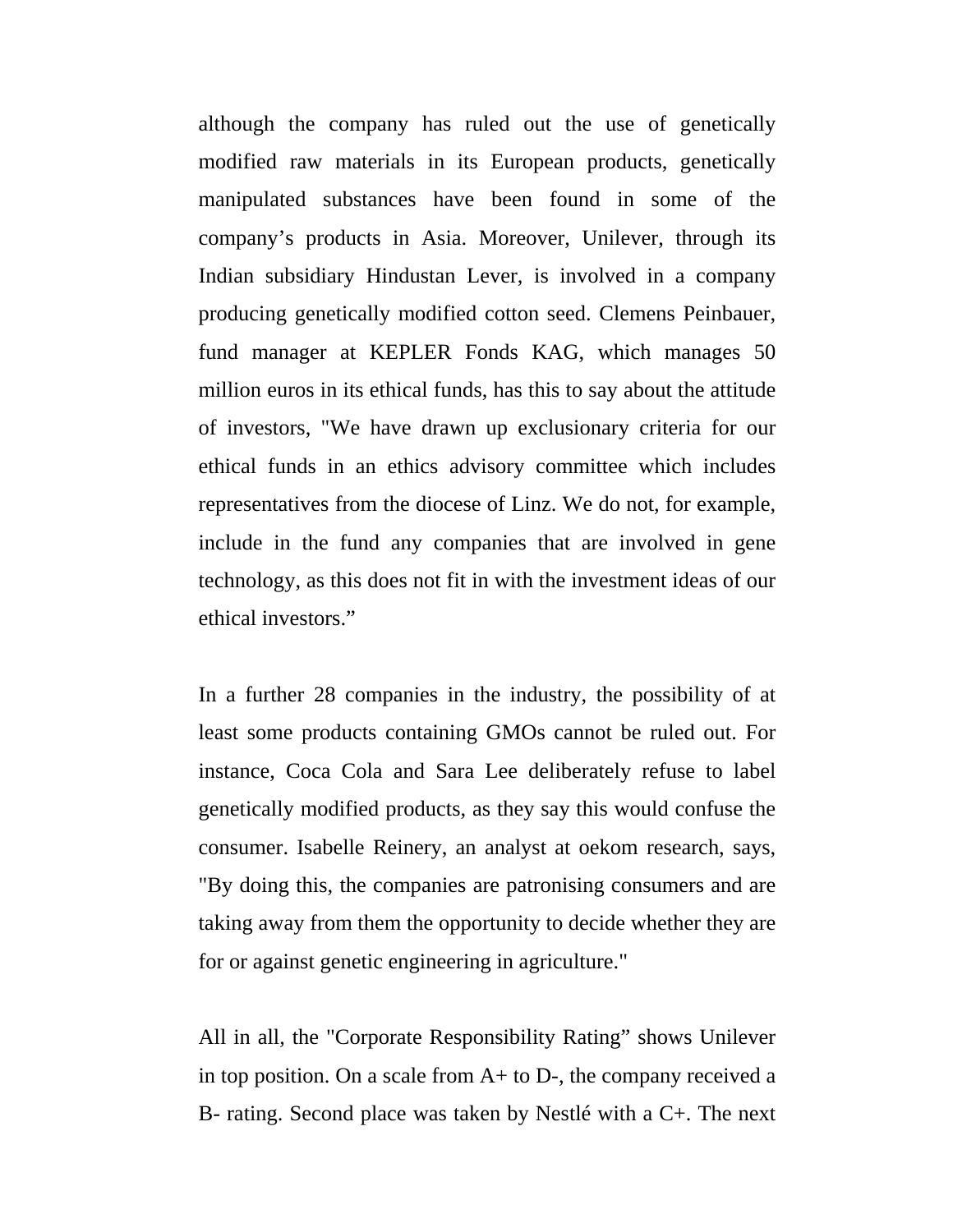few places were taken primarily by British producers like SABMiller and CadburySchweppes, scoring a C+. Incidentally, the Italian company Parmalat, which has recently fallen into financial difficulties due to accounting scandals, has been occupying positions in the lower echelons of oekom research's ratings for some four years now.

Such a rating or rather such an evaluation assesses the companies individually and also determines their ranking within their branch of industry. Each company participating in the evaluation receives free information about its classification. Many companies are naturally interested in finding out their competitors' results and why the others might possibly be better than they are. The final report, which the participating companies may purchase, states the detailed reasons why one company gets the top ranking whereas another one only takes the tenth position. The moment this is done an ethical competition develops within the branches of industry on the basis of the rating in connection with the ranking of the branches. And this is exactly the intention of this economic-ethical approach. By using the means of the market, namely competition, this approach tries to involve ethics in the capital market and influence money transactions by ethical viewpoints. On the capital market this has already succeeded to a considerable extent. Right now, already more than 1 billion EURO in Germany and Austria are administered by means of "Corporate Responsibility Rating". So far, 1000 international large concerns in 25 branches were evaluated, in addition, 200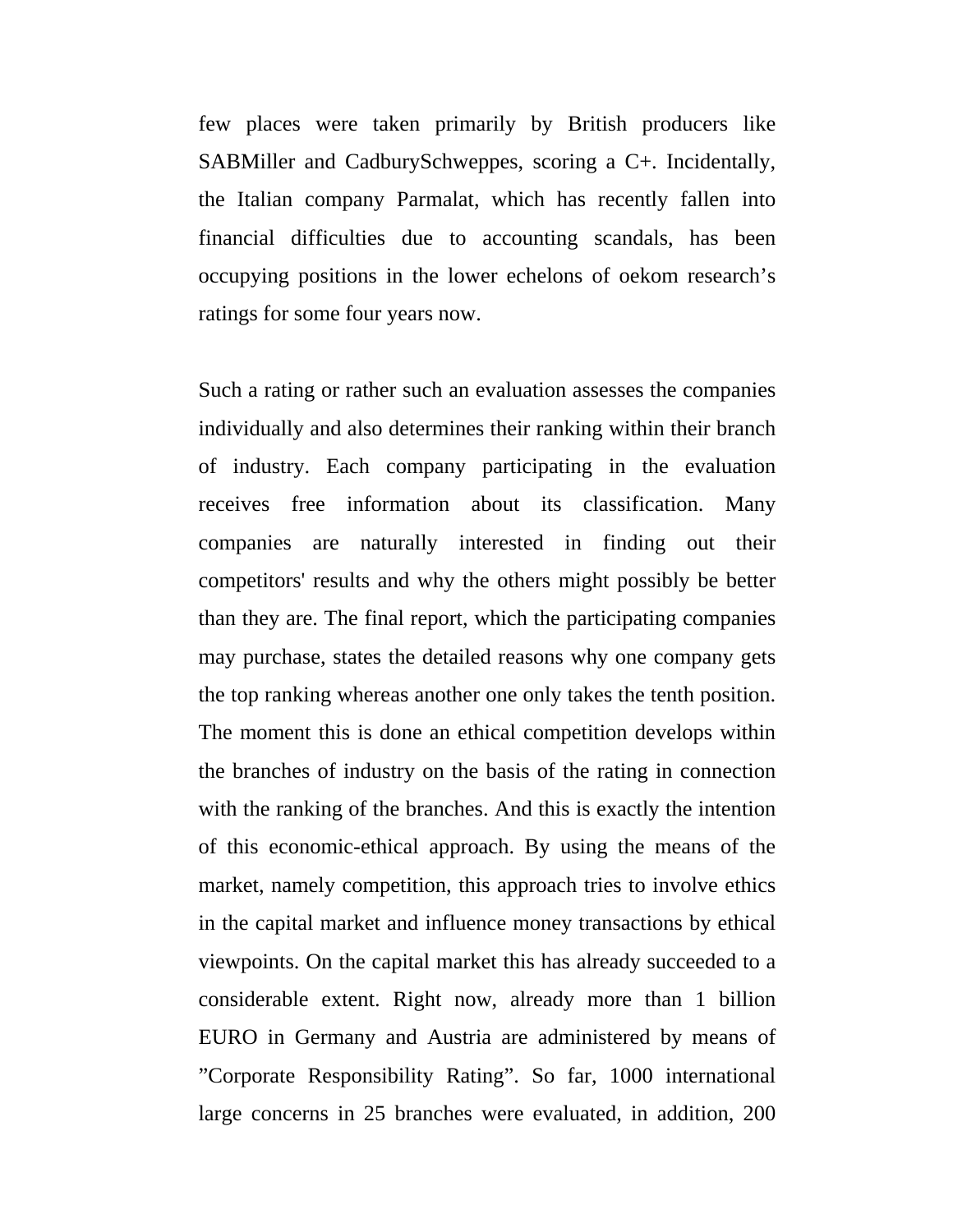medium-sized and smaller companies, that proved to be ecological pioneers as concerns their products and production processes. With this, we have an investment universe rated according to the Frankfurt-Hohenheim guideline which is sufficient for any possible creation of portfolios and can also be handled very well, as experience with bonds societies has shown.

# **Rating of 30 OECD countries**

To offer ethically oriented consumers a wider investment spectrum particularly in the field of fixed-interest investments, we developed a country-rating with the help of which all government bonds on the market can be assessed according to criteria from the social and ecological field on the basis of the Frankfurt-Hohenheim guideline. So far a country-rating of the 30 OECD countries and Russia is available.

Such a rating can be compared to a photograph that might show a completely different picture only a little later. It is therefore necessary to update the results of the evaluation and to reexamine them regularly or on special occasions. Therefore, the oekom research AG makes yearly updates and, should companies show grave changes in their conduct, its clients will be informed monthly.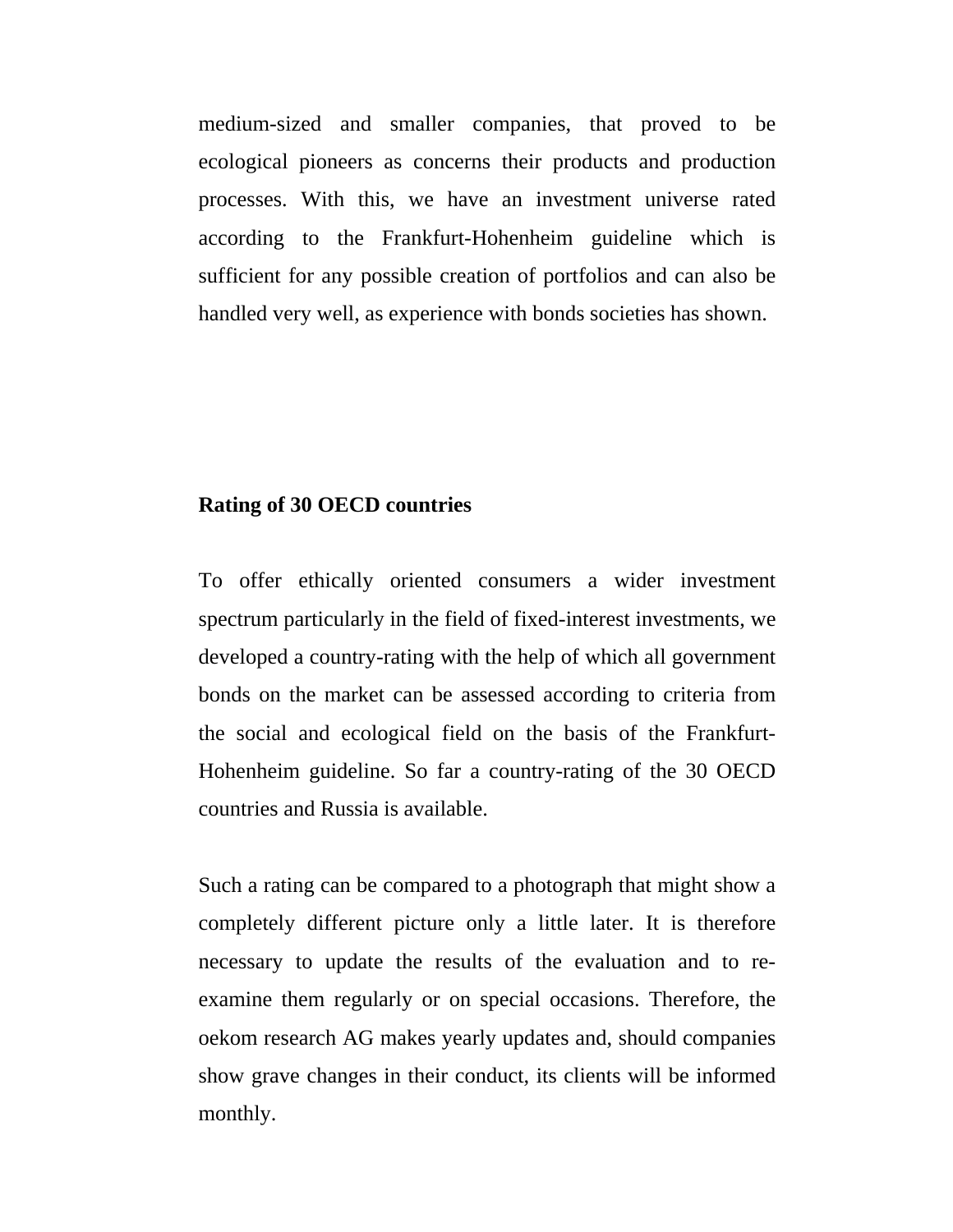Here is therefore the know-how for a very transparent form of ethical investments. Furthermore, the oekom research AG offers its clients the opportunity to select from a wealth of negative and positive criteria to develop an individual approach. This has the advantage that the investor can individually create his portfolio. The disadvantage is, however, that the investor is forced to have a critical look at the criteria, which is more time consuming. But each investor is sure to find the investment concept that matches his individual preference.

## **Concerning the quality of sustainability ratings**

More and more often, we read in the printed media about business scandals, faked balances and other attempted deceptions, which confuse investors and make share prices plunge. Rating agencies and analysts also get themselves talked about. Therefore the question arises in which way confidence and credibility on the stock market can be re-established. One condition is the orientation of all participants towards ethical principles. Here, the project group "Ethical-Ecological Rating" of the University of Frankfurt developed quality standards for sustainability ratings together with the oekom research AG and the Rating Cert e.V. These standards include, e.g. that a rating agency relies on a differentiated and transparent set of criteria. There must not be any conflict of interests nor capital entanglements between the agency and the evaluated companies. Furthermore, rating agency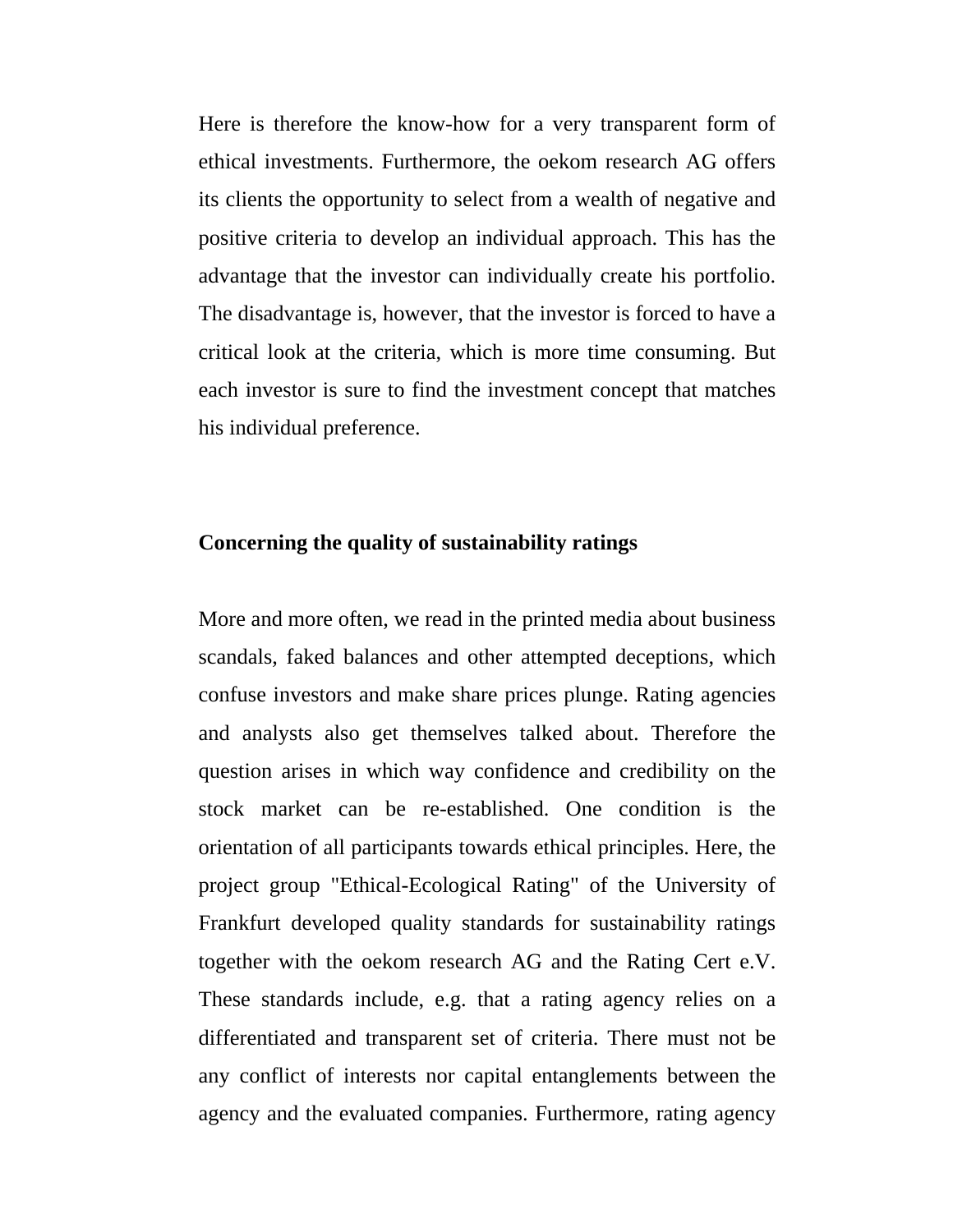and asset management must be institutionally and economically separated. Neither are rating agencies allowed to entertain any commercial consultancy relations with the companies evaluated or to be evaluated by them, as this might imply a certain interest for a higher ranking. Whether our market economy is fit for the future will not least depend on winning back the trust in the economy and the stock market by means of trustworthy ratings.

This procedure not only offers the investor a transparent opportunity to make ethical-ecological investment decisions. Rather, his decision according to the "best-in-class" system shows ethical-ecological effects on the economical development in general, as this test procedure triggers an ethical competition both within and between the branches. That accommodates an ethically oriented investor greatly, as he not only pursues his individual interests and has a clear conscience, but also triggers economical developments which produce ethical-ecological innovations on a larger scale and therefore result in changes on the capital market towards a more ethical performance.

Due to the establishment of ethical competition within the branches - an economic means, after all - companies are given the opportunity to become consciously aware of their responsibility for people and environment in their own country and in other cultures. Those who are orientated towards criteria of sustainability, who run their companies in an ecological, social and cultural acceptable way will be the ones to distinguish themselves as suitable investment candidates in this competition.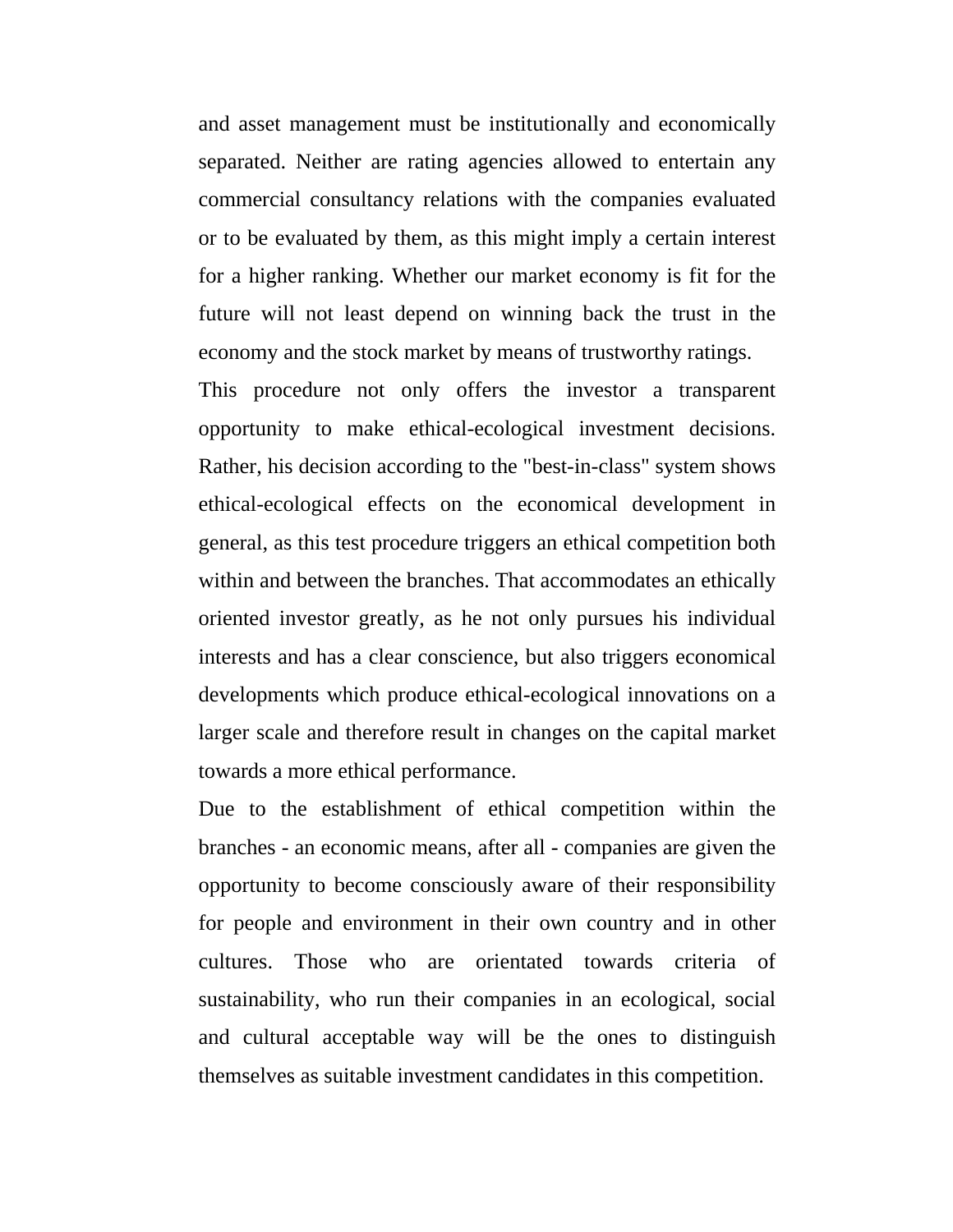## **Transparency and objectivity in rating agencies**

The ethical ecological research and rating agencies provide a remarkably important context for a well-functioning ethical competition. Unfortunately, this is exactly where we see not only positive developments but also considerable flaws. A poll carried out by the Deutsche Aktieninstitut e.V. [a German shares institute association] and the Institut für Ökologie und Unternehmensführung [institute for ecology and management] at the European Business School e.V. in May 2003 revealed that "those enterprises in Germany with a quotation on the stock exchange have an attitude towards sustained investments on the market which is characterized by a combination of openness and uncertainty...they especially criticized the lack of transparency as regards the criteria and methods for evaluating the sustainability performance of enterprises."

The way the questioned enterprises perceived rating agencies corresponds to the results from a survey made by Franziska Jahn on behalf of the project group Ethical-Ecological Rating in Frankfurt this year. There is a long list of inquiries to the ethical ecological research institutes resulting from that. Data protection is already the first item to mention. Furthermore, "it became clear that the ideas concerning the judgement quality of analysts differed considerably". As regards the evaluation procedure "only 40 % stated that they have a standardized research procedure,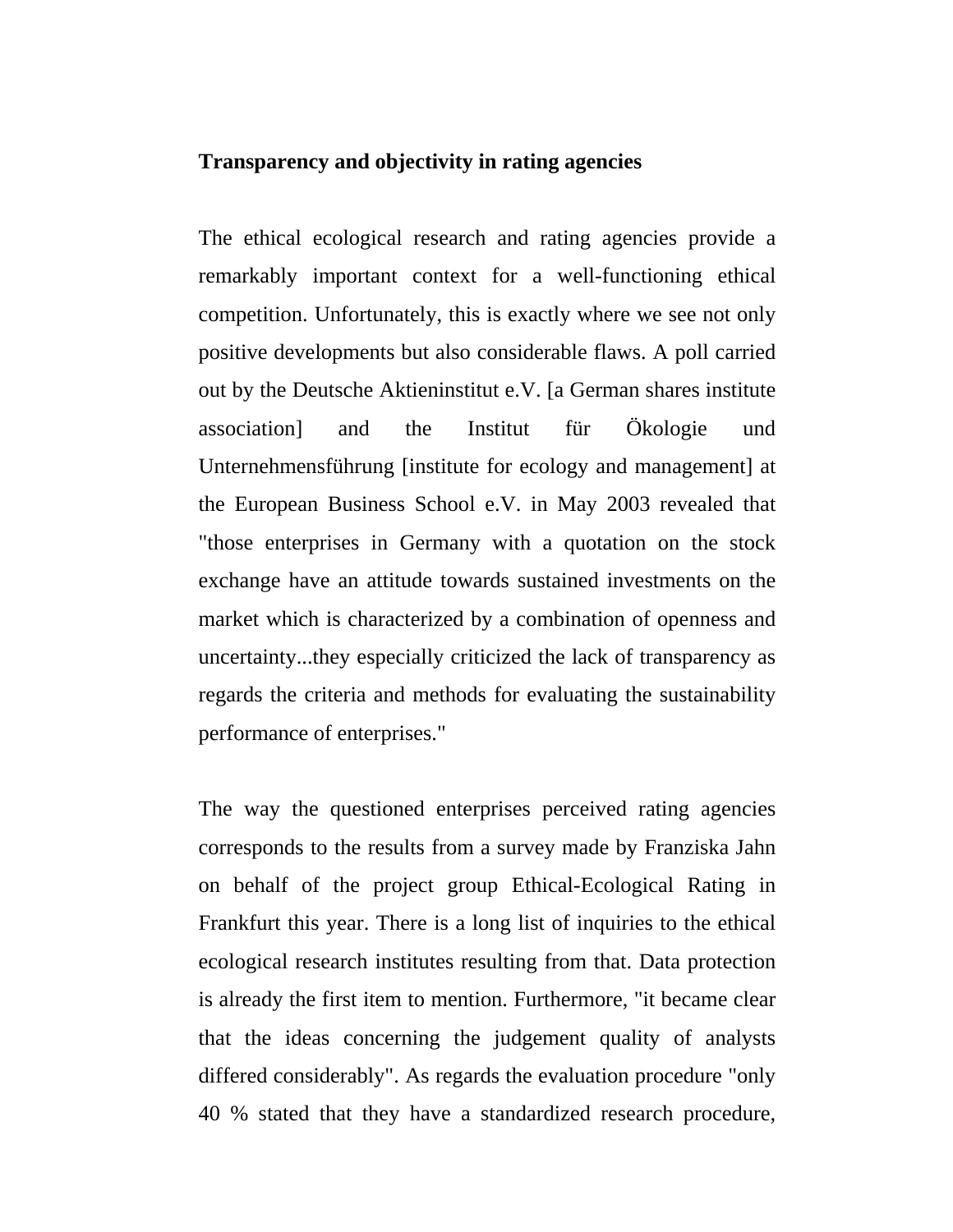only 26 % of the agencies considered a systematic media research in view of the highest possible objectivity as important and another 20 % claim that a precise evaluation handbook is the key to objectivity."

The results concerning the question of criteria are downright alarming. 66 % of the agencies questioned did state that they are based on an acknowledged guideline, however only 33 % made it available to the study, "13 % did not answer the question at all and another 21 % are not based on a declaration of any kind... Only 47 % of the interviewees draw up rankings within the branches after screening and evaluating the enterprises".

Ranking the companies within their branch is of prime importance, however, when it comes to developing an ethical competition within and between the branches. When investors or the financial service industry rely on rating agencies in order to decide about their investments, a prior quality check is indicated to avoid mistakes when selecting and looking for ethicallyecologically sustained products.

### **Formation of ethically oriented investors**

If these effects are supposed to last, the acquired know-how must be kept up-to-date and has to be used by investors on a broad scale. No investor can possibly do the required research and organize the necessary continuous controlling on his own.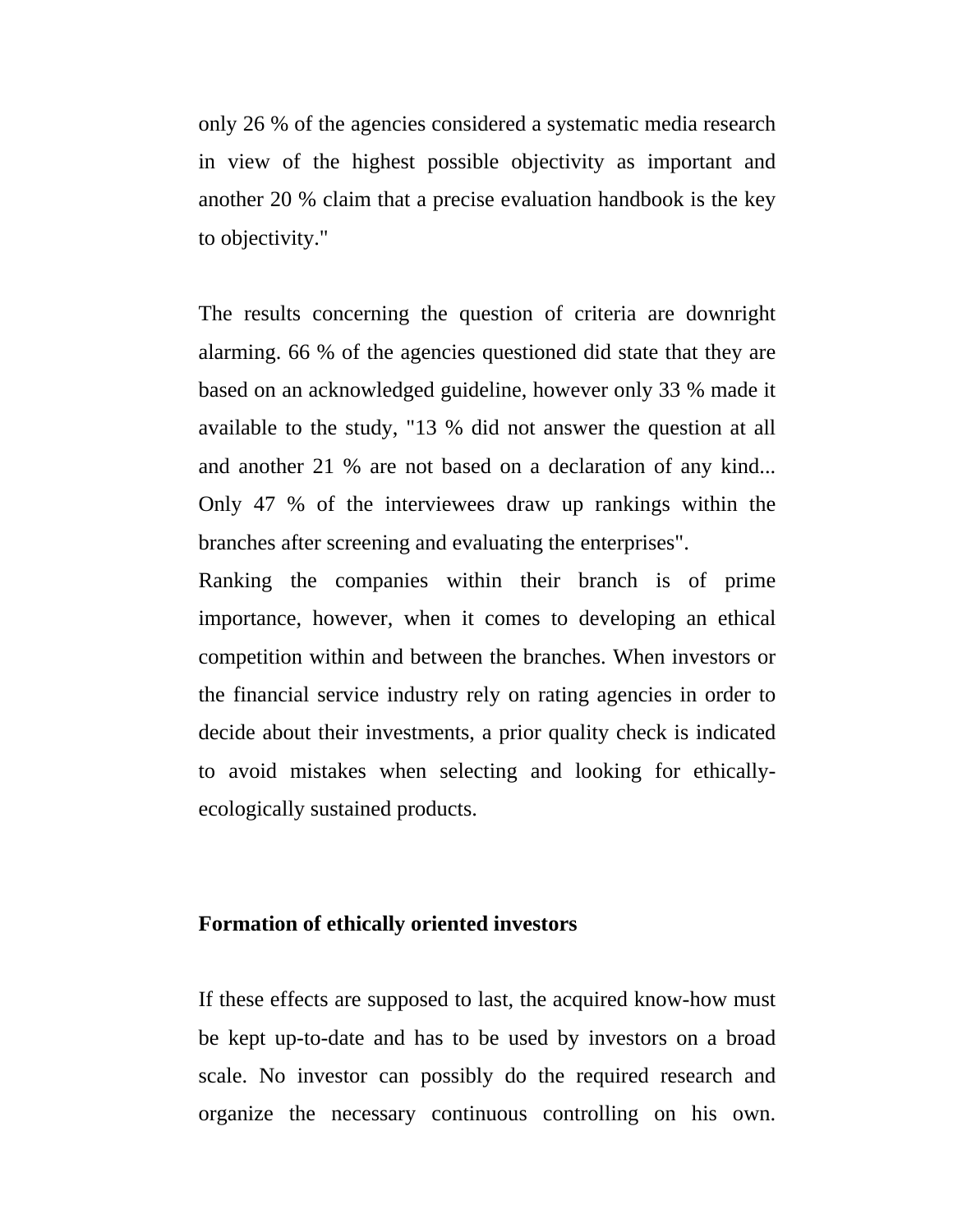Therefore the association of ethically oriented investors was founded in Frankfurt. It is called "Corporate Responsibility Interface Center" (CRIC). Its name is meant to give an international signal that the association considers itself as interface of ethically oriented institutional and private investors, that wishes to serve its investor-members as forum for exchange of information, but also wants to provide academic accompanying research, press and public relations work and international linking-up with other investor associations. It offers a newsletter and makes reduced-price access to the necessary evaluations possible for its members. This is on condition that as many ethically oriented investors in the German-speaking region as possible form a high-powered civil-societal group under the umbrella of this association, that they act on the capital market alongside a rating agency as competent civil-societal institution and ensure gradual changes of the normal conditions towards a better cultural, social and ecological acceptability of the economy.

#### **Notes on Sources**

#### **Page 1**

"Papier und Bankgeldschöpfung... " is quoted from Hans Christoph Binswanger, *Geld und Magie*, Stuttgart/Wien/Bern 1985, p.56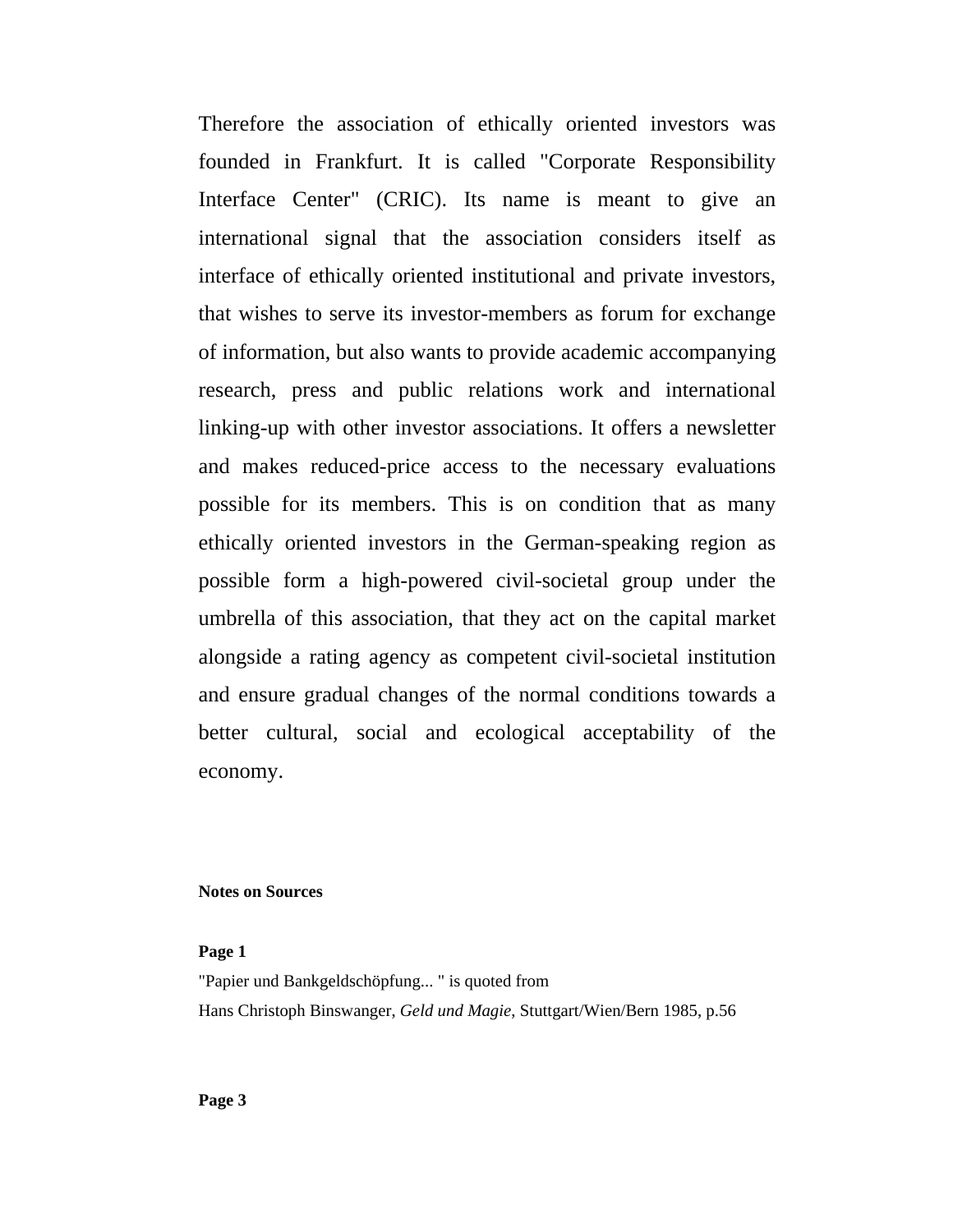Johannes Hoffmann, Konrad Ott, Gerhard Scherhorn Ed.(1997) *Ethische Kriterien zur Bewertung von Unternehmen. Frankfurt-Hohenheimer Leitfaden* Frankfurt (IKO-Verlag)

#### **Page 13**

"die börsennotierten Unternehmen ... "is quoted from

Rüdiger von Rosen Ed. (May 2003) Nachhaltigkeit und Shareholder Value aus der Sicht börsennotierter Unternehmen. Ergebnisse einer Umfrage des Deutschen Aktieninstituts e.V. und des Instituts für Ökologie und Unternehmnsführung an der European Business School e.V.,*Studien des Deutschen Aktieninstituts*, No 22, Frankfurt am Main, p.9

"ließen sich stark differierende Vorstellungen..." is quoted from Franziska Jahn ( 2004) *Zur Qualität von Nachhaltigkeitsratings. Zwischen Anspruch und Wirklichkeit,* Frankfurt-London, p.150

"gaben nur 40 % an..." is quoted from Ibidem, p.157

"13 % beantworteten die Frage gar nicht..." is quoted from Ibid, p.165

#### Summary

An economic order came into being where the economic subjects' evaluations and actions are determined by the laws of capital exploitation. Declaring the economic capital as the absolute has consequences, namely an unfair and dirty capitalism that exhausts both the natural and the social capital. In the context of globalization this happens worldwide and can no longer be sufficiently controlled by national governments. Especially in a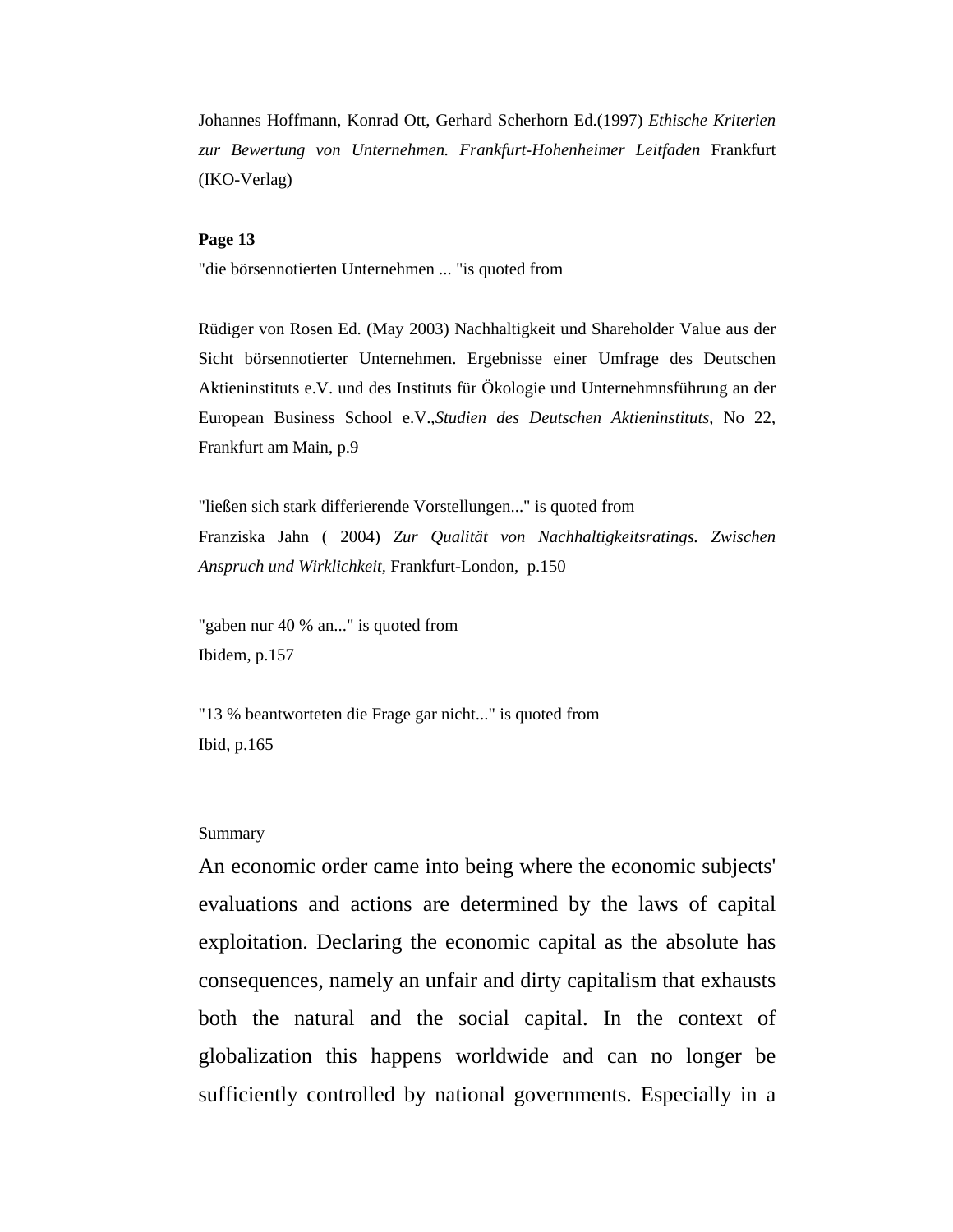situation like this, we are well advised to focus on the civil society and use the influence of civil-societal movements in order to introduce more ethics into the market. There is a good chance for this. Ethically oriented investors and consumers could provide the basis for a broad civil-societal movement and bring about the necessary cultural and social processes for creating a fit-for-thefuture capitalism.

#### About the Author:

Born 1937 in Germany, studied theology, economy and psychology at the Universities of Münster, Bonn, München und Saabrücken; from 1974 to 1976 Professor for Moral Education at the Highschool for pedagogics at Münster; since 1976 Professor for Moral Theology and Social Ethics at University of Frankfurt; Chairman of the interdisciplinary projectgroup Ethical and Ecological Rating at the University of Frankfurt; Chairman of the advisory board of oekom research AG Munich; Chairman of the advisory board of the Umweltbank Nürnberg

#### Keywords:

-ethical-ecological Rating; -natural, social ans cultural sustainability; -formation of civil society; -quality standards for ethical and ecological Rating agencies -best in class rating -country rating -rating of companies

#### Bibliographie

Binswanger, Hans Christoph, (1985). *Geld und Magie.* Stuttgart/Wien/Bern. Hoffmann, Johannes, Konrad Otto, Gerhard Scherhorn eds., (1997).*Ethische Kriterien zur Bewertung von Unternehmen. Frankfurt-Hohenheimer Leitfaden.*  Frankfurt (IKO-Verlag).